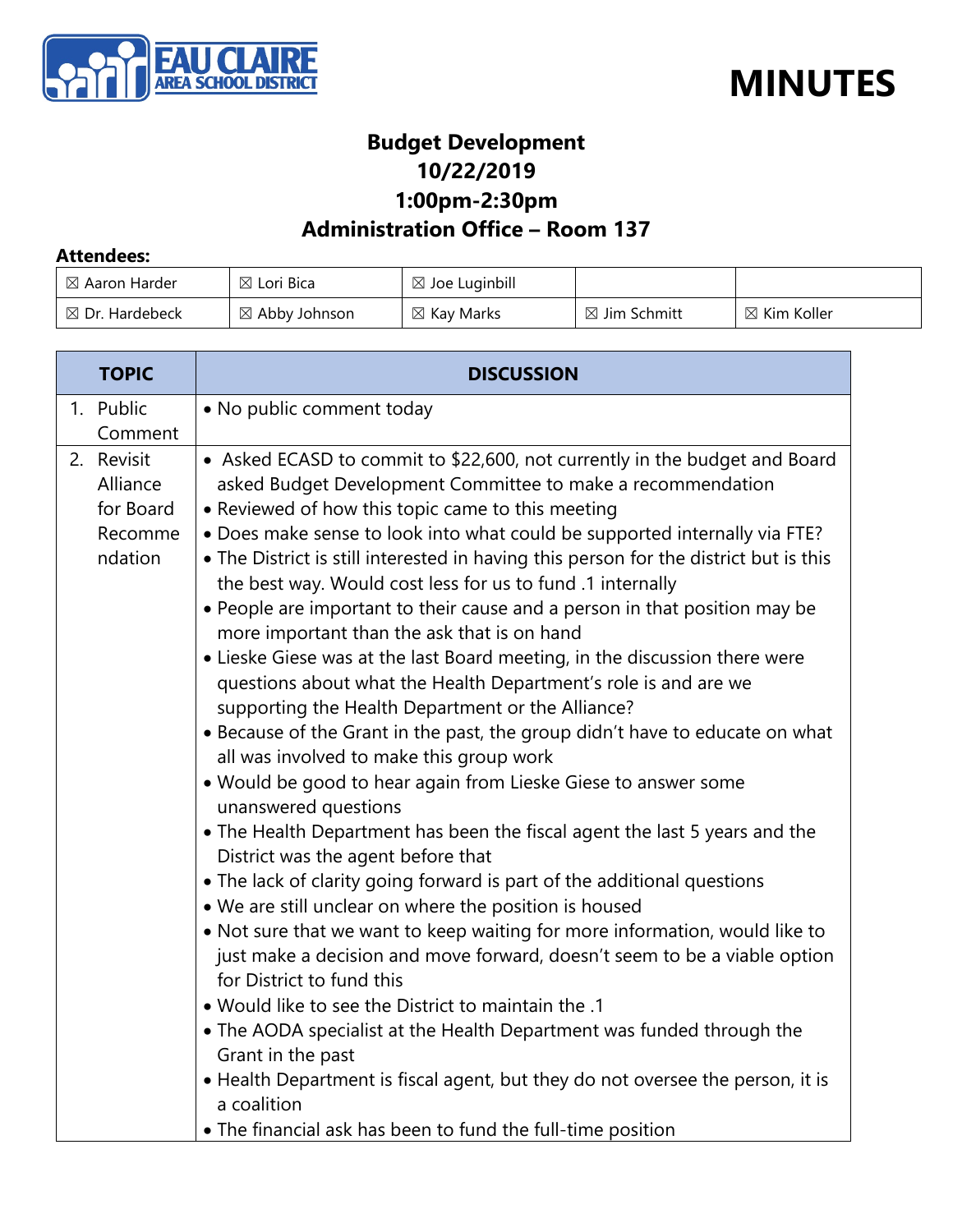|                         | EA SCHOOL DISTRIC<br><b>MINUT</b>                                                                                                                                                                                                                                             |
|-------------------------|-------------------------------------------------------------------------------------------------------------------------------------------------------------------------------------------------------------------------------------------------------------------------------|
|                         | • Health Department reserves and state funding is paying to keep the person<br>in place now<br>• Pushing for a county person to do that with county funding and then                                                                                                          |
|                         | districts could fund an internal person<br>• Could we ear mark some money for AODA?<br>• .1 is LTE and .8 is FTE, the funding for the .1 through the grant has gone<br>away, there are some uncommitted Title IV funds that could bridge the gap                              |
|                         | for this year<br>• The grant ended October 1, 2019 so the funding would need to get moved<br>to be able to pay .1<br>• Could the recommendation be to remove the \$22K and to move the \$9,700                                                                                |
|                         | move over from Title IV to pay this year? Hoping there is more funding<br>come forward. Putting it in Title IV for now would be acceptable<br>• MOTION Lori recommend that the district fund the .1 in Title IV money                                                         |
| 3. 2019-20              | · Second Aaron - vote 2 yes 1 abstain<br>• Update on Budget                                                                                                                                                                                                                   |
| <b>Budget</b><br>Update | • We currently have \$167M in revenue and State and Local source did go up<br>this year in addition to some additional state aid<br>• Looking at expense cost totaling \$170M including an excess of about                                                                    |
|                         | \$500,000 in revenue<br>• Operating expenses, last year we ended with an excess and this year going<br>forward we have an increase in Salary and Benefits<br>. We did use strategies last year to save on Salaries and Benefits                                               |
|                         | • Hiring LTE helps to keep costs low, towards the end of August limited staff<br>in the pool to choose from                                                                                                                                                                   |
|                         | • Hiring limited term does allow us to reach out to other retirees from Eau<br>Claire that know how the district works and puts highly qualified people in<br>front of our kids - The pool of new teachers coming out of school has been<br>declining                         |
|                         | • Ultimate goal is to get people to commit to permanent status, recruitment<br>efforts do pick up in the spring, we ask people to commit to their positions<br>and when you get to July with late resignations it is numerous rounds of<br>interviewing to find the right fit |
|                         | • What are the major factors and % of change effect so we can visualize?<br>• The aid from the state and taxes have affected our bottom line                                                                                                                                  |
|                         | • Green initiatives, hiring substitutes, the way we order supplies, looks like we<br>have a big budget, but we have a lot of children                                                                                                                                         |
|                         | • We did do analysis and most of the change was in Salary and Fringe that<br>we filled with substitutes                                                                                                                                                                       |
|                         | • The way we control staffing includes monitoring hire dates and lapses in<br>resignations                                                                                                                                                                                    |
|                         | • Being conscious about when those things happen does help in savings<br>• Fund Balance is back to 20% as of the end of 2018-19 school year                                                                                                                                   |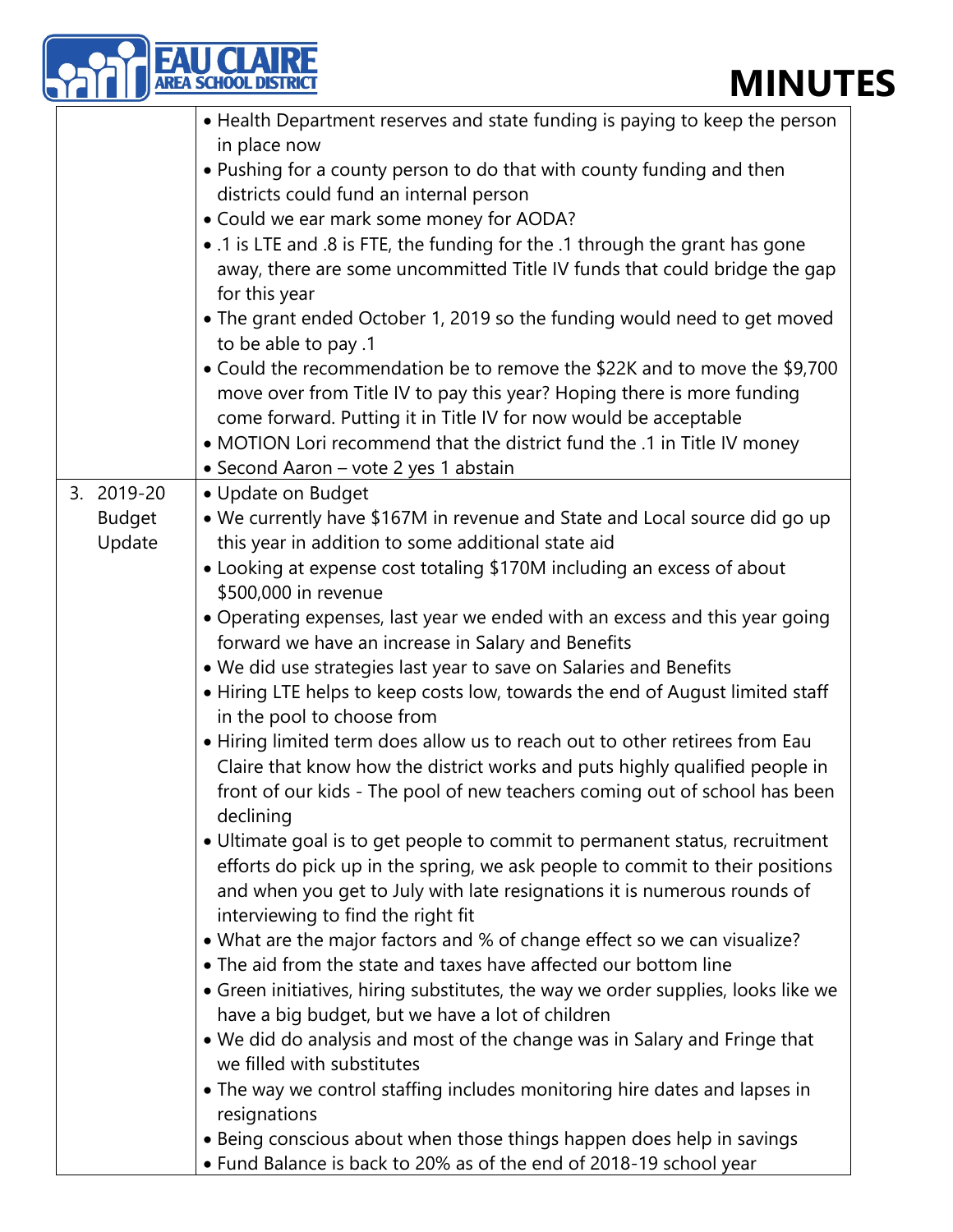| <b>MINUT</b>                                                                              |
|-------------------------------------------------------------------------------------------|
| • Auditors recommend a little higher, 25-33%, doesn't seem to be realistic                |
| with the funding issues for districts                                                     |
| • How does Fund Balance effect cash flow and borrowing?                                   |
| • The balance can impact interest rates and bond rating when we go to issue               |
| debt, they like to see the consistency in history                                         |
| • We saved approximately \$50K when we used the line of credit                            |
| • Bigger picture is strengthening the Fund Balance                                        |
| • Working on Fund Balance policy and zoning in on the ranges, work session                |
| in November will focus on this work                                                       |
| • Things included in the budget at this time, Computer Equipment,                         |
| Instruments and Uniforms, Alliance, iPads for instruction, foundation                     |
| contribution as well                                                                      |
| • The band uniforms and \$150,000 in musical instruments per year for                     |
| multiple years, are ongoing needs for the district                                        |
| • Fundraising seems like a good thing for uniforms, but then the equity                   |
| reasons came up as the district funded them for Memorial                                  |
| • Parents and kids in the band have a feeling like they have been overlooked              |
| and are wondering when their turn will come                                               |
| • Original Band Plan – when we redid the MHS uniforms they were 29 years                  |
| old about 3 years ago, we wanted to put together a plan to get NHS more,                  |
| they did purchase in 2009-10, but they were not quality uniforms for                      |
| \$11,000, light flimsy product that did not hold up well                                  |
| . We put together a plan to transition over time, part was to purchase new                |
| and then cascade older uniforms onto younger students                                     |
| • Because this has been delayed over time, we are in a place we need to do<br>all of them |
| • \$120K was spent on MHS, it is larger because they have a larger band                   |
| • If the Board hadn't set the precedence in the past, could be a great thing to           |
| fundraise, but because they did that, we should do it                                     |
| • The new director can choose what they need and would handle responsibly                 |
| • Can we talk about a per piece cost vs a total cost?                                     |
| • Want to encourage more band participation, but want to look at the per                  |
| piece cost to make sure they are getting the same thing                                   |
| • Want to push on the idea some funding is the better funding                             |
| • Don't know what the future holds for the Foundation                                     |
| . When did it become good and bad money District funding means we                         |
| value, and fundraising doesn't?                                                           |
| . In this case we have control of when we do the spending, fundraising is set             |
| up to work like that                                                                      |
| • If we keep looking in the past we will keep being kept back, want to look at            |
| a new model going forward                                                                 |
| • Looking at needs in the future and saying up front fundraising is okay is               |
| different than saying we will fund and then later saying fundraising                      |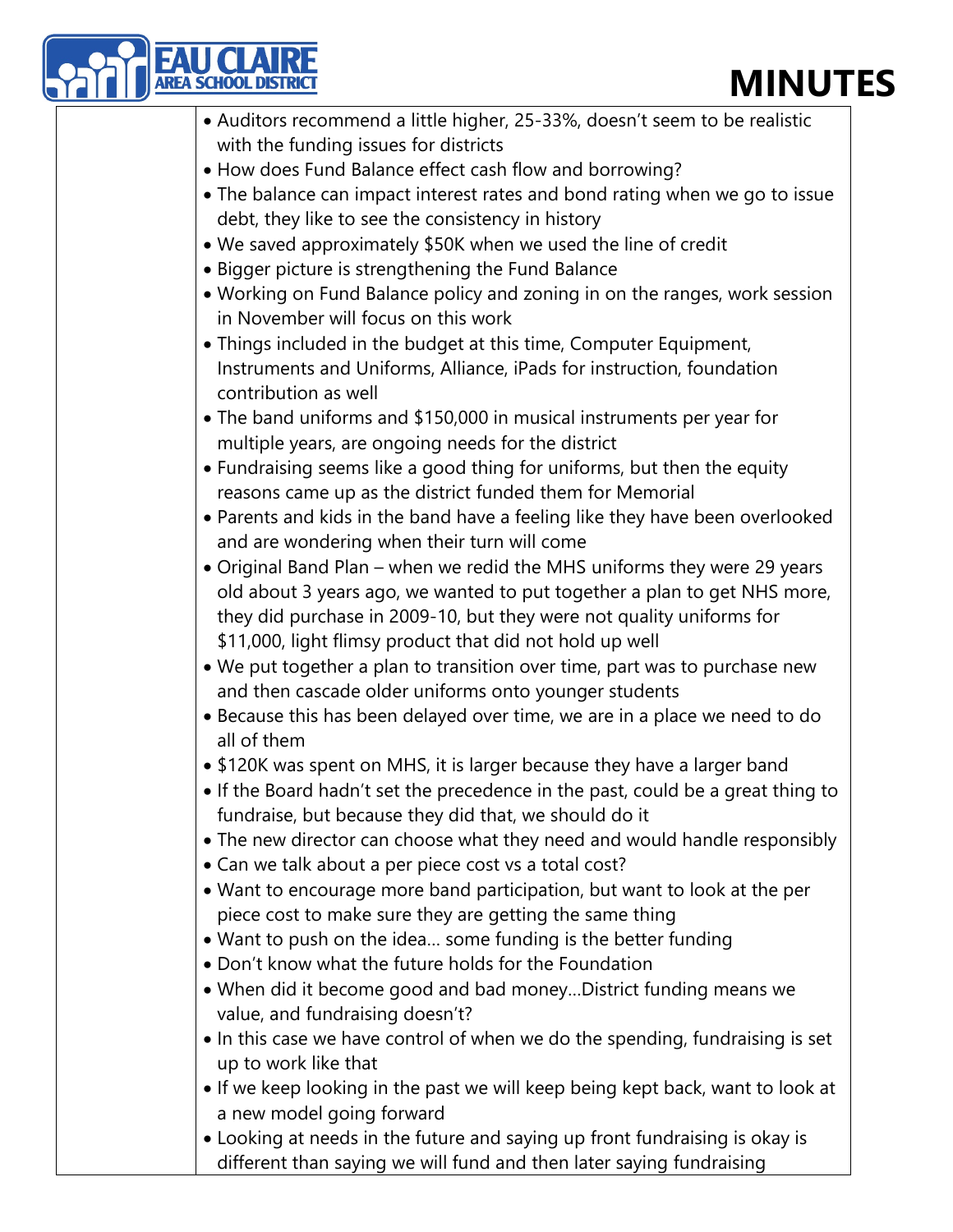| <b>MINUT</b><br><b>EA SCHOOL DISTRI</b>                                                                                                                        |
|----------------------------------------------------------------------------------------------------------------------------------------------------------------|
| • Saying we will do a campaign for instruments up front would be a great                                                                                       |
| thing - Instruments are on the wish lists, but so far hasn't gotten any                                                                                        |
| traction, perhaps if the district publicizes the need it can get some traction                                                                                 |
| . Uniforms make sense to fundraise, but equipment doesn't                                                                                                      |
| . Worried about the technology needs not being funded                                                                                                          |
| • In the past the band directors were put in the business of fundraising, but                                                                                  |
| we wanted them to focus on the kids                                                                                                                            |
| . We were asking families to purchase books too and the district was treating<br>music different than other district activities/courses                        |
| • The lack of predictability is difficult for the directors                                                                                                    |
| • Board needs to get more strategic in when we ask the public for help and<br>when do we not                                                                   |
| • If we push off, the message will be, Board funded MHS 3 years ago and<br>now NHS we will fundraise with donors for you                                       |
| . We have worked very hard on making an equitable message                                                                                                      |
| • Computer Items - Options                                                                                                                                     |
| • In August we proposed to lease iPads and we only met the student need                                                                                        |
| • Staff iPads to lease - \$26K per year for 4 years                                                                                                            |
| • Small bit of interest up front, is a lease to own also additional laptops are<br>needed. For \$156K/year for 4 years we can get all the devices that we need |
| • There was a proposal to provide all $9th$ graders with 1:1 devices for their<br>High School career - that bill did not pass                                  |
| . In the next budget, there may be some categorical aid for technology                                                                                         |
| . If we were to get some aid, would we be able to leave the lease? And or<br>could we use the aid to pay the bill?                                             |
| • This is only for about half the devices for the buildings                                                                                                    |
| . If we received aid, we would always keep working on getting more                                                                                             |
| • Do you see this computer equipment as being a top priority? Yes!                                                                                             |
| • Walk away from last night's meeting was support for NHS uniforms                                                                                             |
| • We would want to requote the lease - If we leased Art iPads \$14K -\$15K per<br>year lease                                                                   |
| • Computer Equipment 1                                                                                                                                         |
| • MOTION: Follow the lease plan to split out \$156K for four years                                                                                             |
| • Joe second - unanimous pass                                                                                                                                  |
| • Band Instruments                                                                                                                                             |
| • MOTION: Have a conversation with the Foundation on instruments                                                                                               |
| • Lori second – unanimous pass                                                                                                                                 |
| • Uniforms                                                                                                                                                     |
| • MOTION: Fund directly as part of the surplus                                                                                                                 |
| • Joe second - unanimous pass                                                                                                                                  |
| • Substance Abuse Prevention conversation complete in previous agenda<br>item                                                                                  |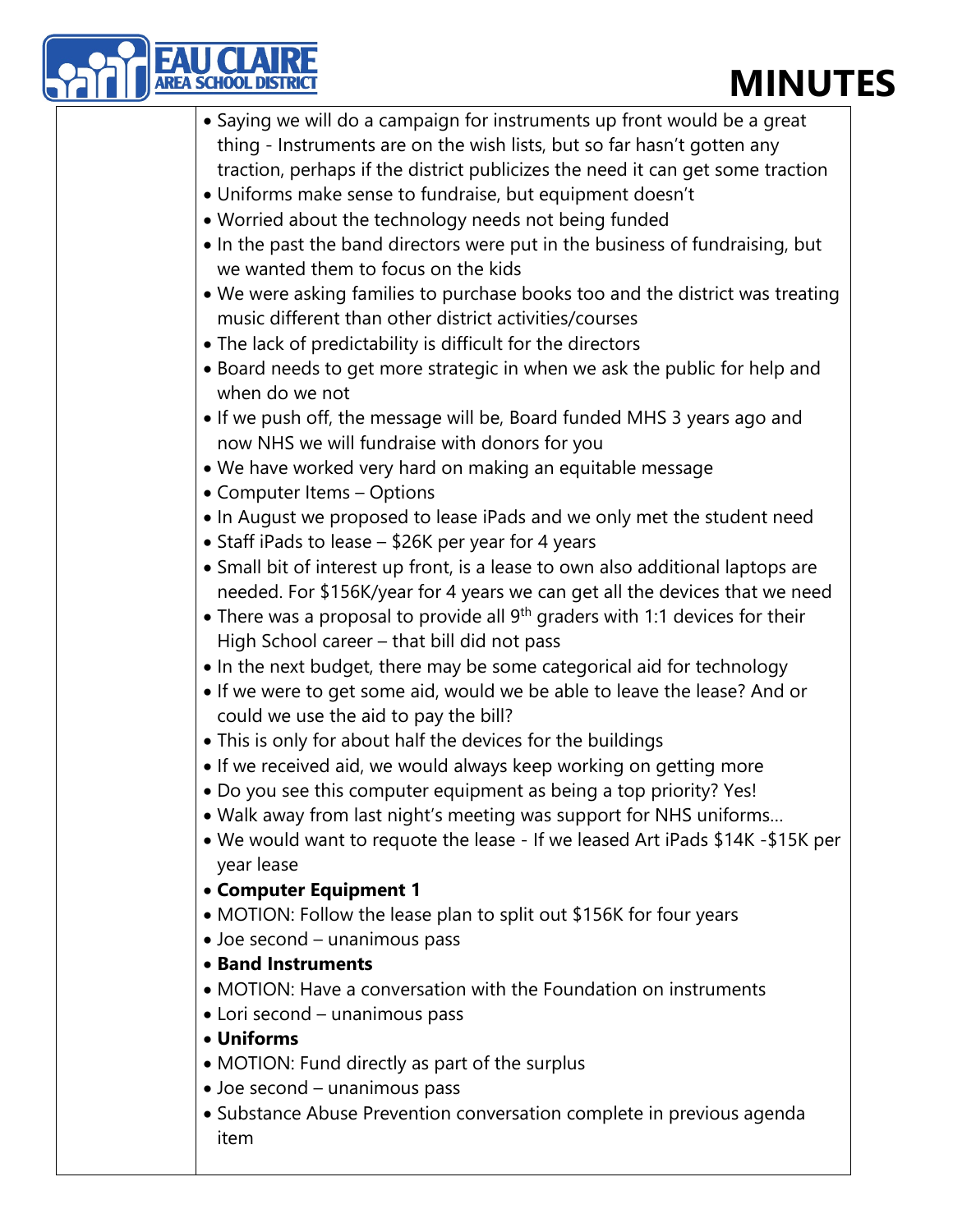|    |                       | <b>MINU1</b><br><b>REA SCHOOL DIS</b>                                                           |
|----|-----------------------|-------------------------------------------------------------------------------------------------|
|    |                       | • iPads for Instruction                                                                         |
|    |                       | • Do we lease or purchase?                                                                      |
|    |                       | • MOTION - Roll into the purchase 60 out right                                                  |
|    |                       | • Should we say a dollar amount or a number of items? 60 iPads for no more                      |
|    |                       | than \$70,000                                                                                   |
|    |                       | • Lori second - unanimous pass                                                                  |
|    |                       | • Foundation Contribution                                                                       |
|    |                       | • \$50K has been in place for at least 9 years and automatically turns over,                    |
|    |                       | questions from Board to ear mark until after MOU, may want to earmark                           |
|    |                       | now and provide stipulations going forward                                                      |
|    |                       | • MOTIONS To earmark the \$50K for contribution                                                 |
|    |                       | • Aaron second - unanimous pass                                                                 |
|    |                       | • Keep the cushion for reserve for the unexpected                                               |
|    |                       | • MOTION: Save the cushion to reserve                                                           |
|    |                       |                                                                                                 |
|    | 4. 2020 Debt          | · Joe second - unanimous pass                                                                   |
|    |                       | • Postpone to next meeting                                                                      |
|    | Drop and<br>Referendu | • Did mockup for spring 2021, if moving to November, lots of prep to do                         |
|    |                       | that, would want to use this at the work session on the 18 <sup>th</sup>                        |
|    | m<br>Timeline         | • Thing to keep in mind, very important to approve the timeline and mark the                    |
|    |                       | benchmarks in meetings                                                                          |
|    |                       | • Recommendation for new Superintendent has very specific direction for                         |
|    |                       | each timeline with key checkpoints for Superintendent and Board                                 |
|    |                       | • Did talk about levy tax drop and trying to fill it by issuing debt for capital                |
|    |                       | improvements – set up timeline for work session                                                 |
|    | 5. BDC                | • Postpone to next meeting                                                                      |
|    | Workload/             |                                                                                                 |
|    | Timeline              |                                                                                                 |
| 6. | Future                | • Debt and Workload                                                                             |
|    | Agenda<br>Items       | • Handle on the % of the factors that affected the surplus to draw for the full<br><b>Board</b> |
|    |                       |                                                                                                 |
|    |                       | • Joe send an email to Abby with more ideas                                                     |
|    |                       | • Like to know more about technology – are there unmet needs – academic                         |
|    |                       | instructional - tech ed – what are the things that people ask for and are                       |
|    |                       | going unmet – this year we didn't take anything out of their budgets – we                       |
|    |                       | are able to refresh old equipment – what does the future hold for things                        |
|    |                       | that the district has never known - we did make some tactical moves with                        |
|    |                       | our Perkins Grants                                                                              |
|    |                       | · PUBLIC COMMENT<br>$M$ ork $C$ ojnge $\phi$ AM ovtro for staffing questi                       |

- Mark Goings \$4M extra for staffing question is by now are we using the same strategies this coming year, is the \$113M overstated?
	- We don't know how long they will be unfilled, if we find a quality staff, we will fill the positions.